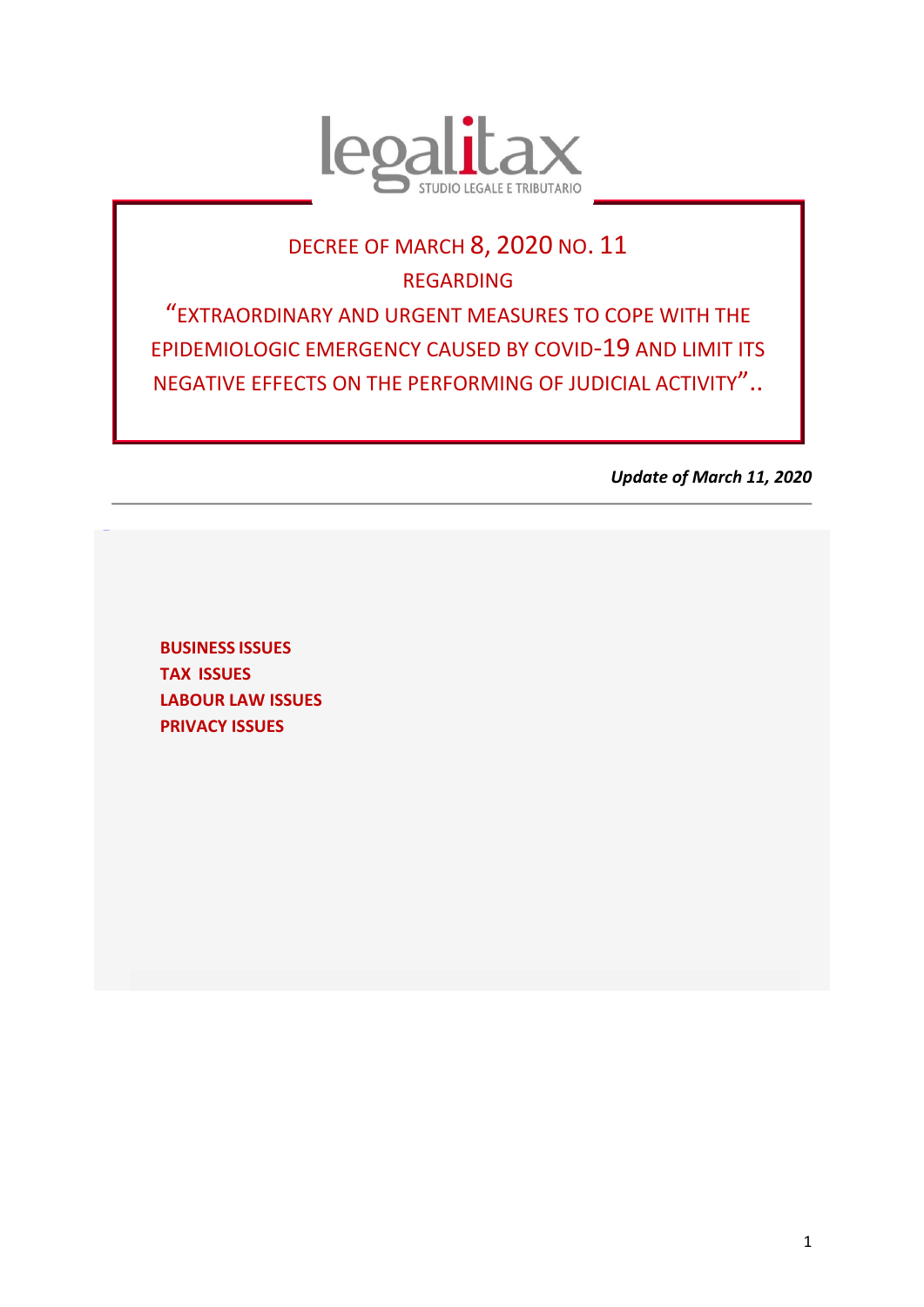The rapid outbreak of COVID-19 already has an heavy impact, since its first appearance in China, on the international markets and, necessarily, on many Italian companies using items arriving from China in their production cycles.

The Government of China, which is the first country affected by COVID-19, has immediately tried to include the epidemiologic event in the so called cases of "force majeure" to face the serious consequences of delay, non-delivery and/or other defaults of the Chinese companies, most of all if active in the worst hit areas, towards the counterparties, internal or international partners.

The spread of COVID-19 virus in the Western world and in Italy in particular and the recent provisions issued by the Italian government (Prime Ministerial Decree of March 1 and 4, 2020, then replaced by Prime Ministerial Decree of March 8, 2020 which provides measures to limit the spread of COVID-19 and the epidemiologic emergency management in Venetian and Lombardy, then including all national territory with Prime Ministerial Decree of March 9, 2020, as well as with the Directive no. 14606 of March 8, 2020 of the Ministry of the Interior to the Prefects for the implementation of the surveillance of the "enhanced restraint areas"), leads to severe restrictions on mobility of people (prohibition to all movements which are not justified by proven business needs, situations of need, health reasons) with subsequent consequences on the circulation of goods.

Such exceptional occurrences and subsequent restrictive measures aim to have a definite impact on the regular performance of the production, distribution and delivery activities of the Italian companies and, more in general, on their capacity to correctly execute the current contracts with both Italian and foreign counterparties.

The severity and uniqueness of this situation lead to an evaluation of the chance that the health emergency and the subsequent measures of the public authority may be considered as "event of force majeure" or, anyway, represent events exempting from liability which may involve the Italian companies as regards the breach of or delay in the execution of contractual obligations taken before the occurrence of the same events.

Within the scope of international contracts and, most of all, in those contracts with prolonged duration, it has become common practice to insert a clause of so called *Force Majeure* expressely identifying the cases of force majeure and the operating method of the relevant consequences on the obligations of the parties and on the contract.

Sometimes the so called clause of hardship is inserted in the contracts; this clause regulates the cases of occurred overcharging and shall apply if the performance of one of the parties becomes too onerous, such to involve a disproportional sacrifice of a party to the benefit of the other party, due to events occurred at the conclusion of the contract and through a third party or through specific negotiation between the parties.

In the absence of such clauses (*Force Majeure* or hardship), in order to establish the impact of the extraordinary events involving Italy on the possible breach of the current contracts, the applicable law to the contract shall apply.

If such law is the italian law, it is important to highlight that the regulation of the Italian Civil Code anyway does not directly outline the notion of "force majeure" as exempted from the liability of the contractual obligations breach.

Italian law provides two cases: (a) occurred impossibility of performance and (b) occurred overcharging of the performance.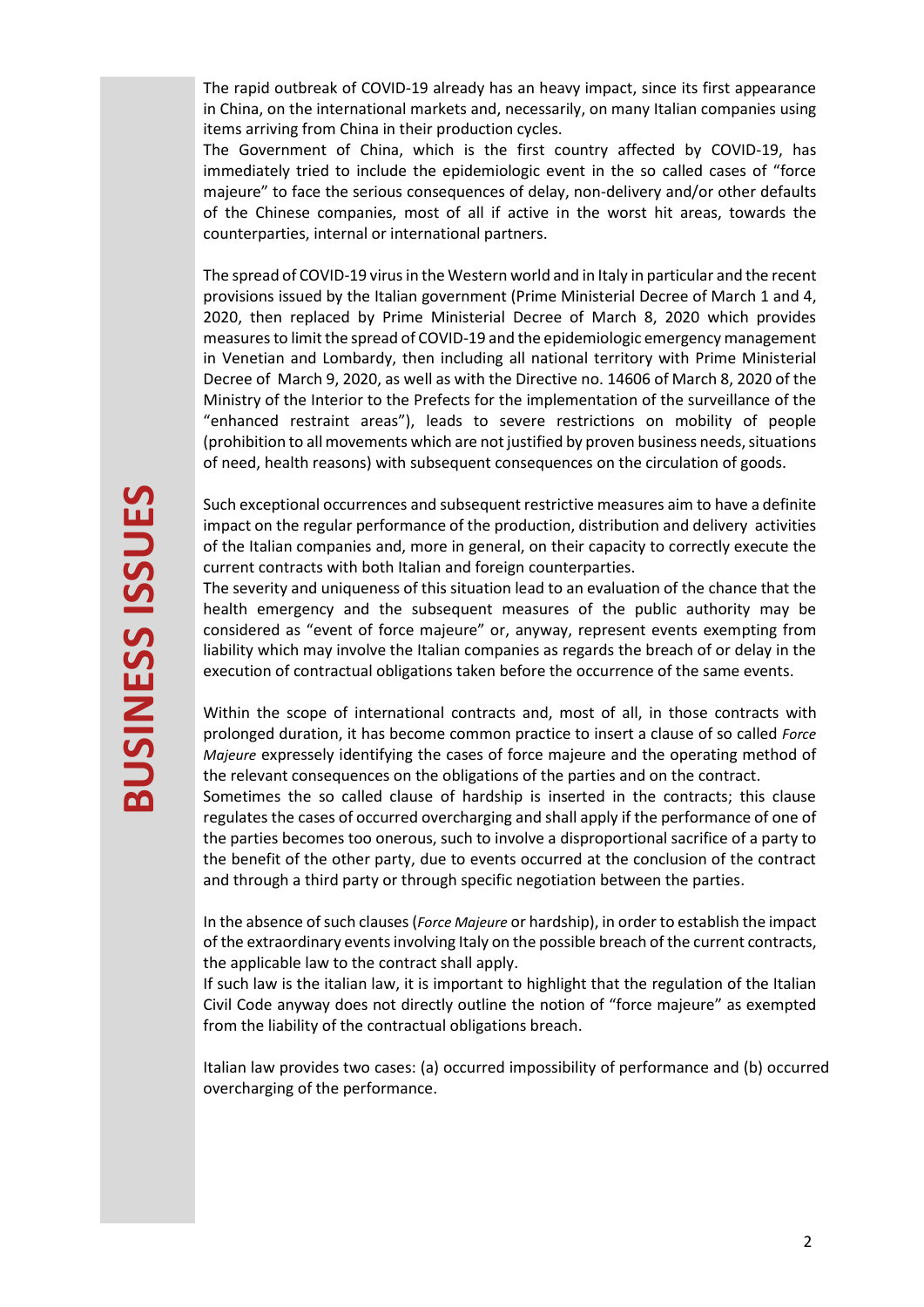In the first case, the performance becomes impossible and expires and the party who is not subject any longer to its obligation cannot claim a consideration and must return what it has already received according to the provisions relevant to recovery of undue payments.

The temporary impossibility, until its duration, is exempt from the liability related to the delay of fulfilment.

In the second case, (occurred overcharging of the perfomance), the debtor may claim the termination of the contract, unless the counterparty offers to fairly change the terms and conditions of the contract.

To the end of establishing if an event has the proper exemption features, many aspects are left to the interpretation of case law. Specifically, the common causes of impossibility not attributable to the debtor are determined in *factum principis* (order or ban of the authority), in unforeseeable circumstances, under force majeure and in the fact of the creditor.

The natural disasters such as earthqquakes, epidemics, floodings, hurricanes, terrorist and war acts fall within the cases of "force majeure", which make the performance impossible and exempt from liabilities; any event shall be examined and assessed in its specific seriousness, considering the circumstance of each single case.

The coccured overcharging, according to the main interpretation, must be due to an event that is extraordinary (namely an event which is statistically uncommon, with exceptionla nature) and unforesseable (it must be such that the parties did not take it into account, on the basis of their knowledge and experience).

In the international contracts for the sale of goods, article 79 of Vienna Convention of 1980, (so called "CISG")unless otherwise expressely derogated, establishing a liability waiver for the breach not depending on the intention of the debtor, which is unforeseeable and unbeatable, shall apply.

With reference to the above, many elements must be considered and assessed to establish if a company is liable or not of its breach and of the subsequent damages.

The interpretation difficulties relevant to the events exempt from liability, which always require a specific evaluation for each case, as well as the differences existing in the various national laws on the captioned matter, lead to state that it is not possible to establish for sure and *a priori* that the epidemic caused by COVID-19 virus and the subsequent measures taken by the Italian Governement may represent in all relationships and for any breach events such to justify the termination of the contract for occurred impossibility and/or overcharging and/or to exempt the party in breach from liability.

Finally, in any case in which following extraordinary events related to the epidemic caused by COVID-19 virus a company is not able to perform, at least timely, its obligations or to receive the performance of the counterparty , the same:

i) First of all shall assess the content of the contractual agreements, pointing out the presence of any clauses of *Force Majeure* and/or *hardship*, whose content, operating method of the extraordinay situation provided therein and the consequences on the contract and on the breach will be carefully examined;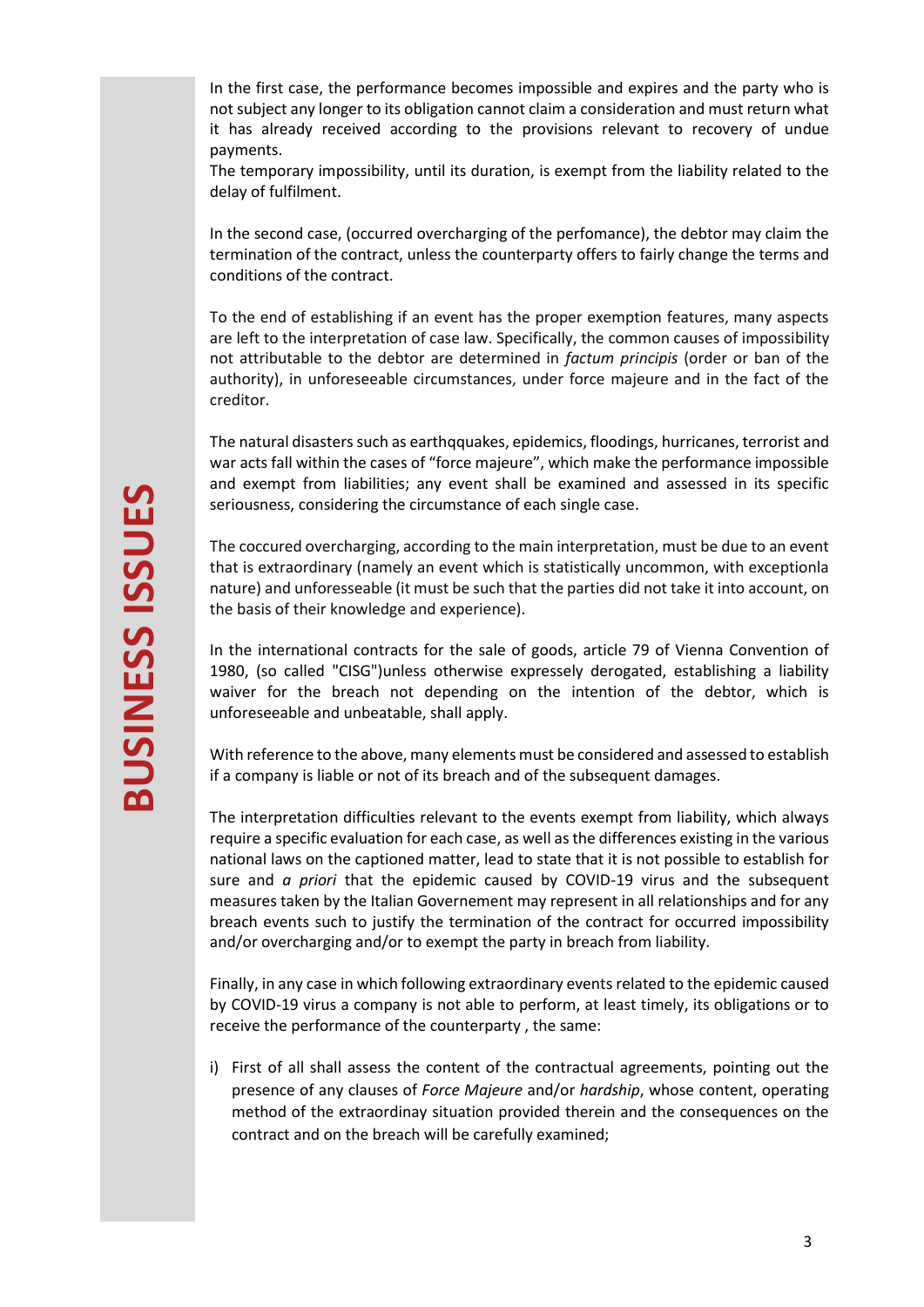Ii )in the absence of the clause indicated under i) or in case of uneanforceability of the same, shall identify the applicable law and consider on the basis of the same the events of exemption from liability provided therein, whose occurrence will be carefully examined considering the obligations of the parties, their behaviour and the impact that the extraordinary events of which the exemption properties are highlighted had on the execution of the performances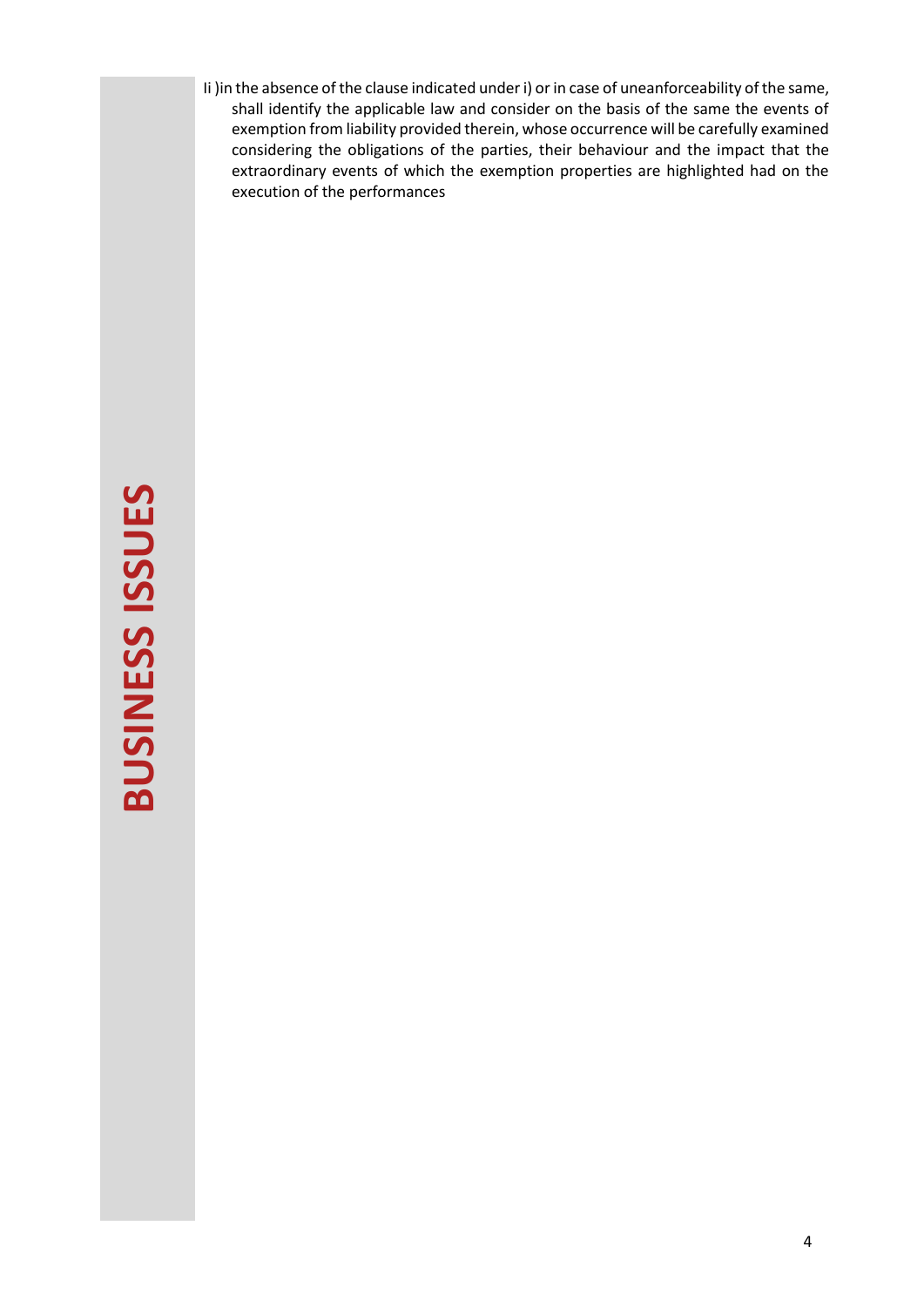Today, the main provisions are all contained in the Law Decree no. 9 of March 2, 2020.

More specifically, in addition to further measures for which reference is explicitly made to the analysis of the concerned provisions, the mentioned Decree foresees at Article 1 (general provision applicable to all national territory):

- the postponement from March 9 to March 31, 2020 of the deadline for the electronic transmission to the Italian Revenue Agency of the income tax statements issued to employees by their companies for the year 2020 related to the tax period 2019 of those individuals who are due to submit the income tax return by the 730/2020 form. The electronic transmission of the income tax statements issued to employees by their companies for the year 2020, containing exclusively exempt incomes or incomes that cannot be declared through pre-filled statement of income, may occur by November 2, 2020;

- the confirmation of the deadline of March 31, 2020 for the delivery to the taxpayerssubstituted of the income tax statements issued to employees by their companies for the year 2020 and of the other certifications of the withholding agent related to the tax period 2019;

- the postponement from March 9, 2020 to March 31, 2020 of the transmission of the flows of information concerning the accounting results of the income tax returns with the 730 form to the withholding agents through the services of the Italian Revenue Agency;

- the postponement to March 31 of the deadline for the electronic transmission to the Italian Revenue Agency of the data concerning the deductible and detractable expenses to be used for the drawing up of the income tax returns, whose deadline is expired last February 28. Healthcare costs remain excluded from the postponement, because these had to be sent by January 21, 2020;

- the consequent postponement from April 15, 2020 to May 5, 2020 of the deadline for the availability of the pre-filled income tax returns by the Italian Revenue Agency;

- the advance application of all new deadlines related to 730 forms to the year 2020 that should have been applied since 2021. Accordingly, the 730/2020 form related to the year 2019 may therefore be submitted by September 30, 2020, independently of the adopted method of submitting (i.e. direct, through withholding agent, Caf (fiscal assistance centres), qualified professional).

To be thorough, we would also point out that Articles 2, 5 and 7 contain further provisions regarding the territories and municipalities belonging to the so called former "red zone".

In particular, Article 2, concerning natural persons with residence or with executive offices in the so called former "red zone"1, or concerning legal persons with registered offices or administrative headquarters located therein, provides that the payment terms due from February 21 to April 30, 2020 originating from notices of payments issued by tax collection agents and from verification notices, are suspended.

Nevertheless, it should be carefully noted that, unless otherwise specified in the future, such payments, subject of suspension, shall be made in a single tranche within the month next to the conclusion of the suspension period and no refund shall be made for the amounts that have been already paid.

The aforementioned provisions also apply to the assessment reports issued by the Customs Agency and to the related collection procedures and to all the injunction activities as per Italian Royal Decree No. 639 of April 14, 1910.

<sup>1</sup> The municipalities set out in attachment 1 of the Prime Ministerial Decree of March  $1<sup>st</sup>$ , 2020, that is in the Italian region of Lombardy: Bertonico, Casalpusterlengo, Castelgerundo, Castiglione D'Adda, Codogno, Fombio, Maleo, San Fiorano, Somaglia, Terranova dei Passerini, in the Italian region Veneto: Vò, result to be part of the so called *former* "red zone".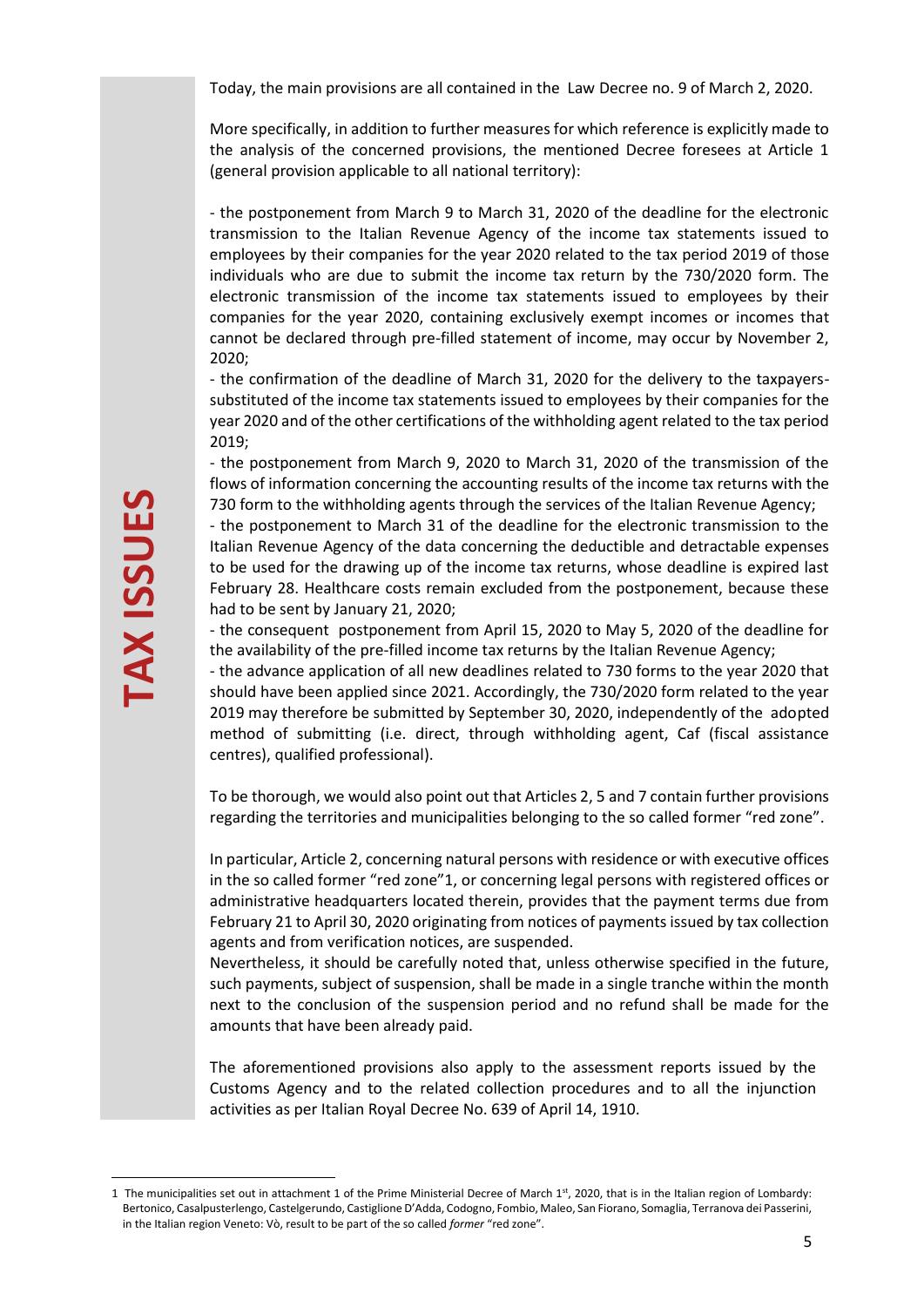In the end, the payments for individuals (located in the "red zone") who adhered to the procedure of facilitated definition of the fiscal charges entrusted to tax collection agents (Articles 3 and 5 of the Decree Law No. 119 of October 23, 2018 and Article 16-bis, paragraph 1, letter b), No. 2 of the Decree Law No. 34 of April 30, 2019 and Article 1, paragraph 190 of the Law No. 145 of December 30, 2018) are postponed.

In relation to the tourist accommodation businesses, the travel and tourism agencies and the tour operators that have tax domicile, registered offices or executive office in the State's territory, Article 8 of the Decree Law No. 9 of March 2, 2020 provided the suspension from March 2 (date of entry into force of the mentioned Decree Law) to April 30, 2020 of:

- terms related to the payments of the deductions at source that, pursuant to Articles 23, 24 and 29 of TUIR (Italian Tax Consolidated Text), the aforementioned individuals operate as withholding agents;
- terms related to the fulfilments and payments of the social security contributions and of the premiums for the compulsory insurance.

The payments referred to the previos period, shall be made, without the application of fines or interests, in a single tranche by May 31, 2020.

Moreover, for the above-mentioned individuals having tax domicile, registered offices or executive offices in the municipalities identified in Attachment 1 of the Prime Ministerial Decree of March 1st, 2020, no changes occur to the provisions of Article 1, paragraph 3 of the Decree of the Minister for the Economy and Finance of February 24, 2020, published in the Official Gazette, General Series No. 48 of February 26, 2020.

Nothing has been provided yet with reference to the possible postponement of the terms of submission of the VAT return, related to the tax period 2019, currently planned for April 30, 2020.

Carrying on with analysis on tax litigation matter, with general application throughout the national territory, the Government, by means of Articles 1 and 2 of the Decree Law No. 11 of March 8, 2020, enacted a set of urgent provisions to cope with the epidemiological emergency caused by COVID-19 regarding the functioning of civil and criminal law. Such provisions, as expressely provided for by the law, are also applicable, where compatible, to the proceedings related to the tax commissions.

Pursuant to the above-mentioned Article 1, paragraph 1, from March 9 (day following the entry into force of the mentioned Law Decree) to March 22, the hearings of tax proceedings (as well as civil and criminal hearings, to which reference should be made to the specific report for the related exceptions) pending in all legal offices are deferred on the Court's own motion to a date after March 22.

From March 9 to March 22 are also suspended the terms for the accomplishment of any action inherent to the deferred proceedings, pursuant to Article 1, paragraph 1, of the Decree Law No. 11 of March 8, 2020. Moreover if the expiry of such terms starts during the suspension period, the same start is deferred at the end of such period.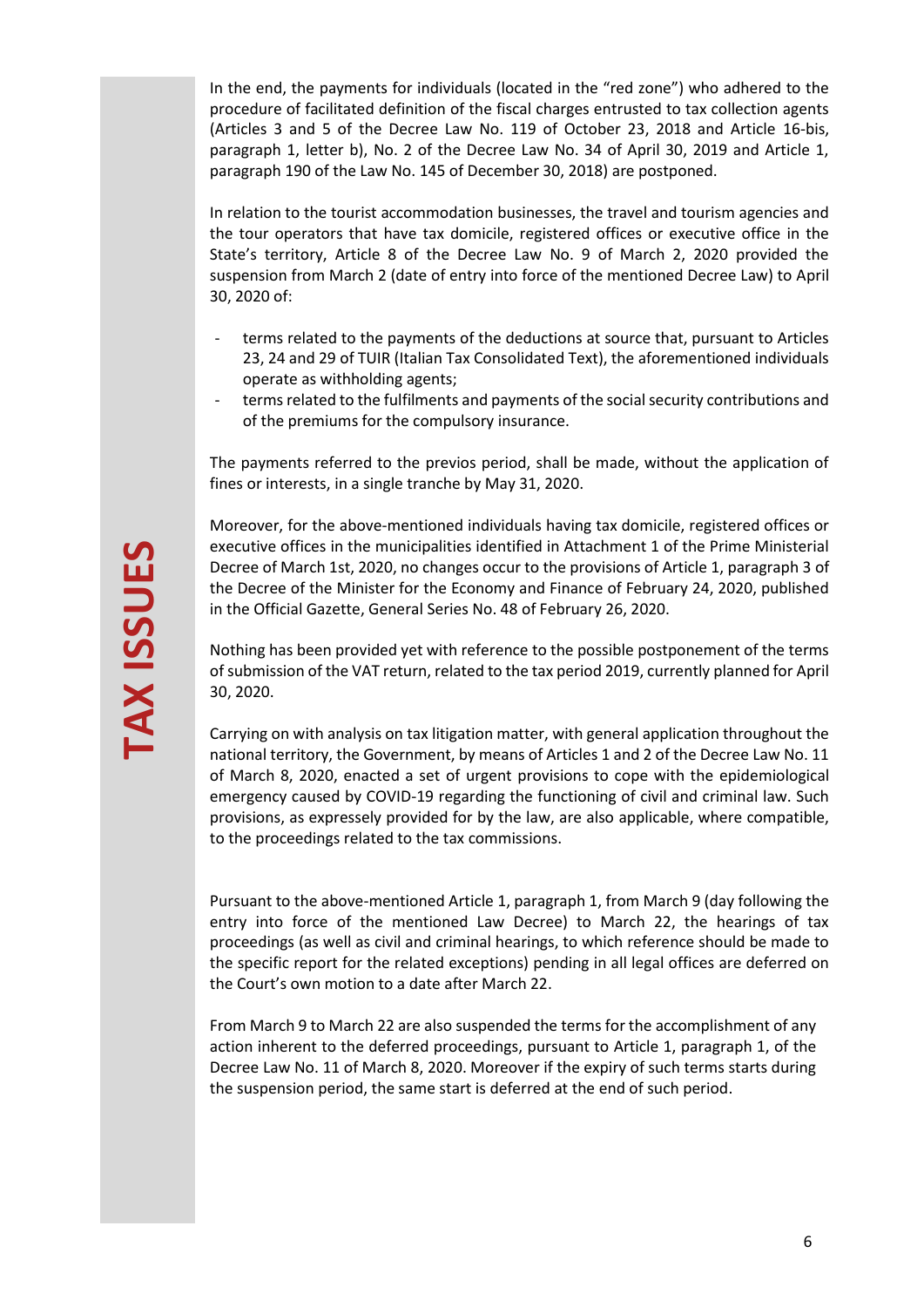Attention should be paid to the fact that, after reading textual data of the regulation, it results that the deadlines to consider as suspended are exclusively those related to the proceedings whose hearings, planned in the suspension period (March 9-22), result deferred on the Court's own motion. In this regard, it should be noted that the related explanatory memorandum clarifies the general scope of the provision that makes reference to all pending (civil, criminal and tax) proceedings and processes «even when the hearing in the period concerned is not scheduled) providing the suspension of all terms for the fulfillment of any court proceeding, included the notices of appeal».

With reference to the performance of services inside the legal offices, Article 2 of Decree Law No. 11 of March 8, 2020, grants the heads of such offices the power (after the necessary consultations), in the period between March 23 and May 31, 2020, to adopt the following measures:

- limitation of access to the public;
- limitation of opening hours to the public, or the closure (for the offices that do not offer urgent services);
- regulation for the access to services, with prior booking, even through telephone or means of communication, as well as through any other measure aiming at avoiding as
- the adoption of binding guidelines for the schedule and the discussion of hearings;
- the celebration of hearings in camera;
- the provision of the conduct of the hearings that do not require the presence of i different from the representatives of the parties and by the parties by means  $\epsilon$ connections;
- the provision of postponement of hearings to a date after May 31, 2020.

the conduct of the hearings that does not require the presence of individuals different from the representatives of the parties by means of electronic exchange and filing of written notes containing the only applications and conclusions, and the subsequent adoption of the court order outside the hearing.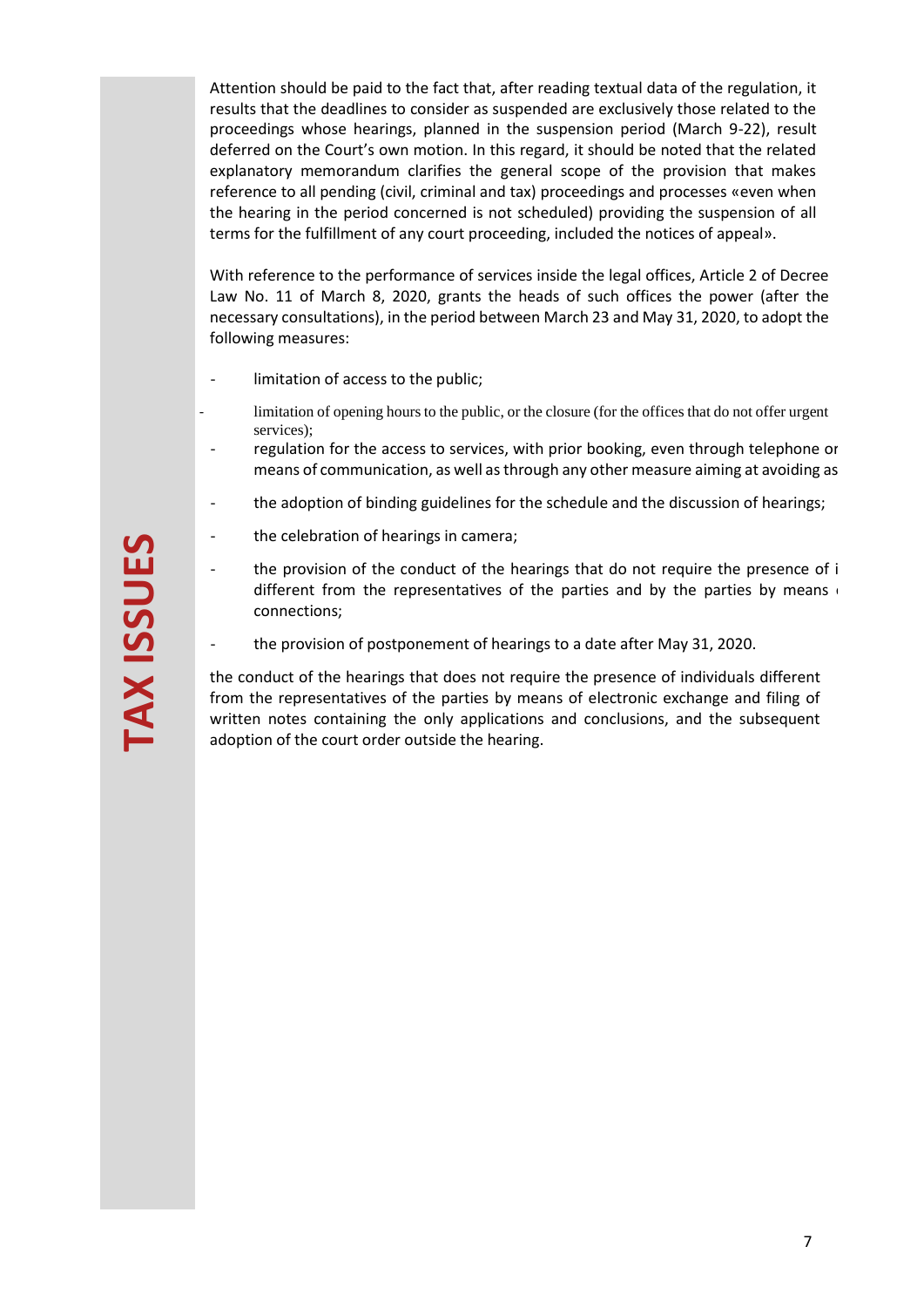### Smart working

As well known, the Prime Ministerial Decree of March 1, 2020 extended - to all national territory for the duration of six months - the possibility for private employers to unilaterally use, namely without the need to individual agreement with employees who are involved (therefore notwithstanding the institutional law which, on the contrary, provides for the need to reach an agreement) smart working pursuant to Articles 18 to 23 of Law of May 22, 201 no. 81.

Without prejudice to the not necessity of the individual agreement, the smart working is subject to its ordinary legal discipline, with the sole other exemption that the mandatory information to the employee regarding health and safety at work provided for by Article 22 of law may be sent also electronically to the involved employee and in the standardized format available on INAIL website.

<span id="page-7-0"></span>Unless it is a mere extension of the number of smart working days by an employer who already ordinarily use it on the basis of individual agreements already in force with the employees, we point out that there seem to be some interpretation problems: the possible use of work tools – such as PC and smartphone - belonging to the empolyees would anyway assume their consent and a remuneration for such use (beyond the refund of the costs for the electric use and the Internet), while the procedures for the exercise of control of the performance (which would be agreed according to Article 19) anyway cannot be exercised with procedures in breach of the privacy right. The discipline of the employee right to disconnection from work tools and that related to the effective working hours during the day (the employee in smart working is not subject to bonds but only to the maximum working time), which according to Article 19 of Law no.81 would be included in the agrerement, are hardly consistent with the unilateral employer measure.

The employee, pursuant to Prime Ministerial Decree of March 1, 2020, would not refuse to negotiate in good faith his/her smart working period but and individual agreement seems to be anyway difficultly unavoidable, according to our opinion.

## COVID-19 and Risk Assess Document (RAD)

It is well known that Article 2087 of the Italian Civil Code provides for the employer a general obligation and wide safeguard of the health of his/her employees and a liability which has a contractual basis: the employee must therefore demonstrate to have contracted the disease which, as it is the case for COVID  $-$  19 virus, is a widespread disease, just during working time, and, subsequently, the employer must demonstrate to have made any reasonable effort to avoid this occurrence.

That being said, according to our opinion, it is appropriate, pursuant to the general obligation, that the employer provides a review of the RAD in relation to the specific biohazard in order to provide the necessary individual and collective protection and prevention measures. This latter may, in some cases, constitute the difference between the force majeure forcing the cessation of the production activity without pay burdens and the normal risk of the company which does not allow to unilaterally retain the remuneration also in the absence of work performance.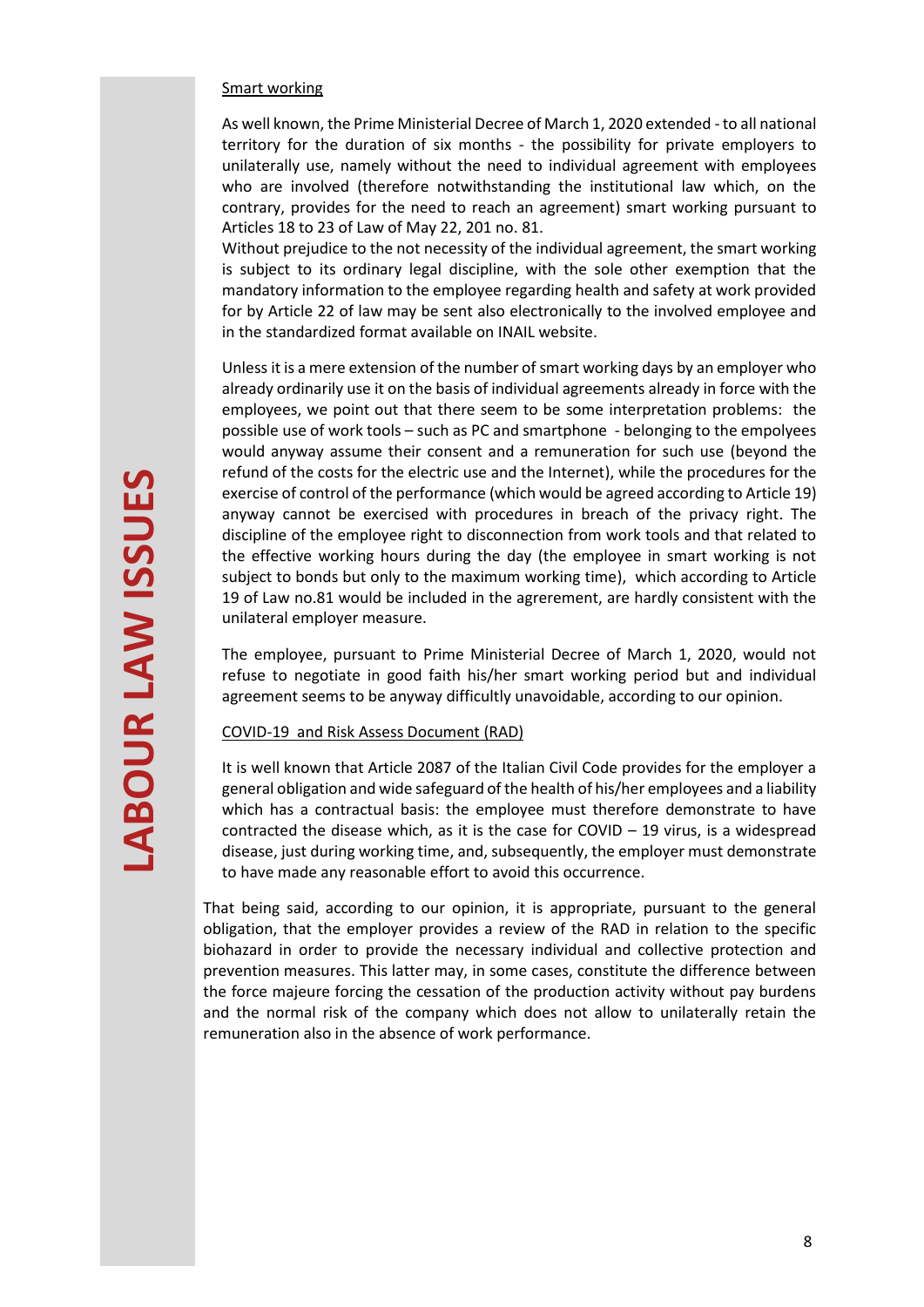As regards privacy aspects, it is important to always consider the limits established by the provisions related to the personal data protection.

To this regard, on March 2, 2020, the Data Protection Authority issued a special media alert regarding the collection of information in relation to the presence of symptoms of Covid-19 and the last movements of visitors, users and employees.

In particular, the Data Protection Authority recommends to limit as much as possible the implementation of collection practices put in place **on systematic and indiscriminate basis**. The Data Protection Authority indeed explains in the media alert that the activities of prevention of Covid-19 spreading should be limited to the bodies institutionally delegated to guarantee the compliance with the public health rules, including the healthcare professionals and the system deployed by the Civil Protection.

Therefore, any containment measure taken by the employer shall respect the principle of minimization of data collection, therefore collecting data deemed as essential in order to allow the efficiency of the adopted measures.

Now, the emergency provision adopted in the last few weeks provides that anyone in the last 14 days who staied in the epidemiological danger zones, as well as in the townships of the former red zone or has close contacts with persons tested positive for Covid-19 must inform the local health authority, also through the family doctor, who will carry out the medical examinations provided for as, for instance, the self-isolation.

<span id="page-8-0"></span>Therefore **the obligation of the employee to inform the employer of any dangerous situation for health and safety on the workplace** remains essential.